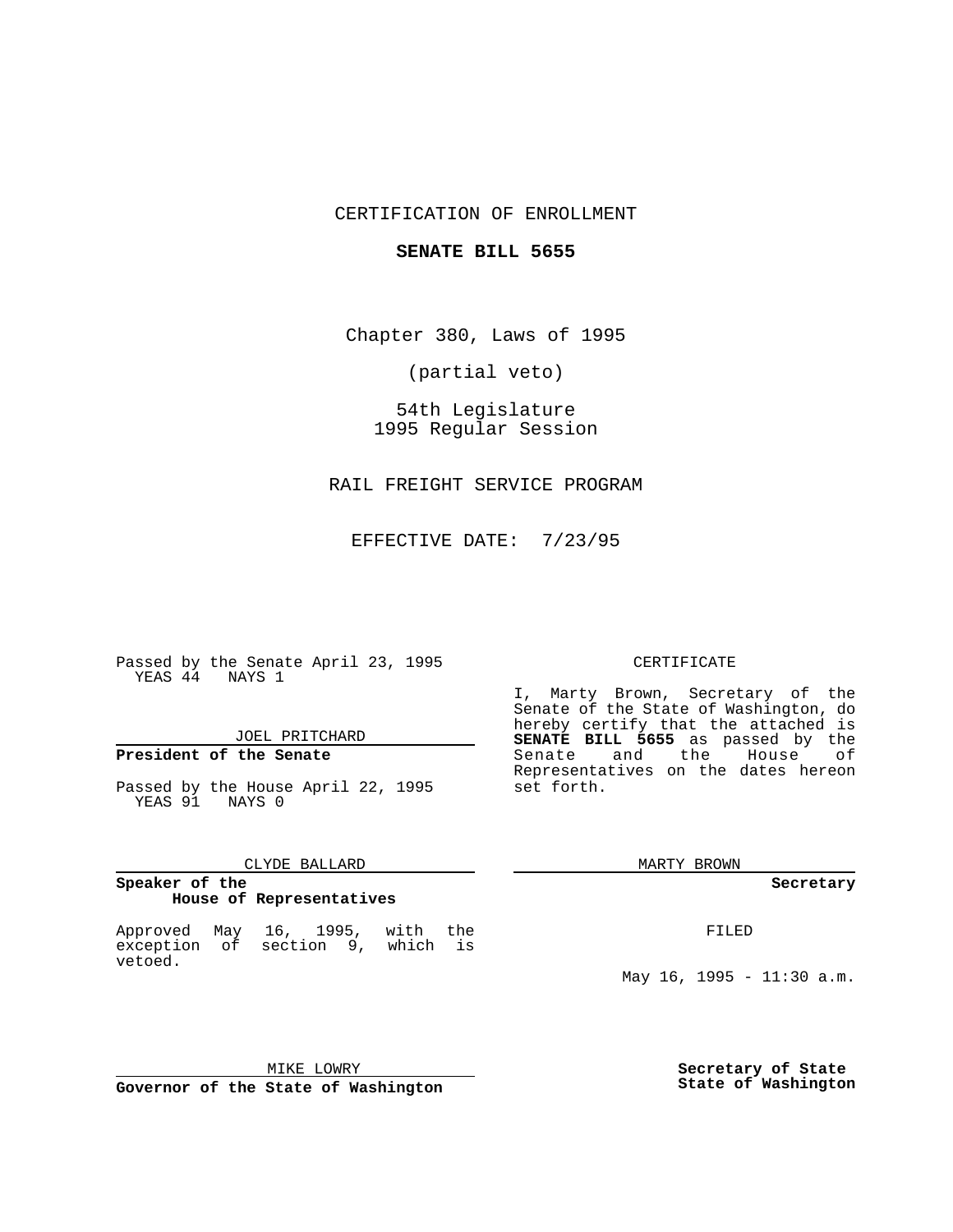# **SENATE BILL 5655** \_\_\_\_\_\_\_\_\_\_\_\_\_\_\_\_\_\_\_\_\_\_\_\_\_\_\_\_\_\_\_\_\_\_\_\_\_\_\_\_\_\_\_\_\_\_\_

\_\_\_\_\_\_\_\_\_\_\_\_\_\_\_\_\_\_\_\_\_\_\_\_\_\_\_\_\_\_\_\_\_\_\_\_\_\_\_\_\_\_\_\_\_\_\_

### AS AMENDED BY THE HOUSE

Passed Legislature - 1995 Regular Session

**State of Washington 54th Legislature 1995 Regular Session By** Senators Rasmussen and Sellar

Read first time 01/31/95. Referred to Committee on Transportation.

 AN ACT Relating to rail freight service; amending RCW 47.76.200, 47.76.210, 47.76.220, 47.76.230, 47.76.240, 47.76.250, 47.76.270, and 47.76.280; adding a new section to chapter 47.76 RCW; and repealing RCW 47.76.260.

5 BE IT ENACTED BY THE LEGISLATURE OF THE STATE OF WASHINGTON:

6 **Sec. 1.** RCW 47.76.200 and 1993 c 224 s 1 are each amended to read 7 as follows:

8 The legislature finds that a balanced multimodal transportation 9 system is required to maintain the state's commitment to the growing 10 mobility needs of its citizens and commerce. The state's freight rail 11 system((s are)), including branch lines, mainlines, rail corridors, 12 terminals, yards, and equipment, is an important element( $(s)$ ) of this 13 multimodal system. Washington's economy relies heavily upon the 14 freight rail system to ensure movement of the state's agricultural, 15 chemical, and natural resources and manufactured products to local, 16 national, and international markets and thereby contributes to the 17 economic vitality of the state.

18 Since 1970, Washington has lost ((nearly)) over one-third of its 19 ((five thousand two hundred)) rail miles to abandonment and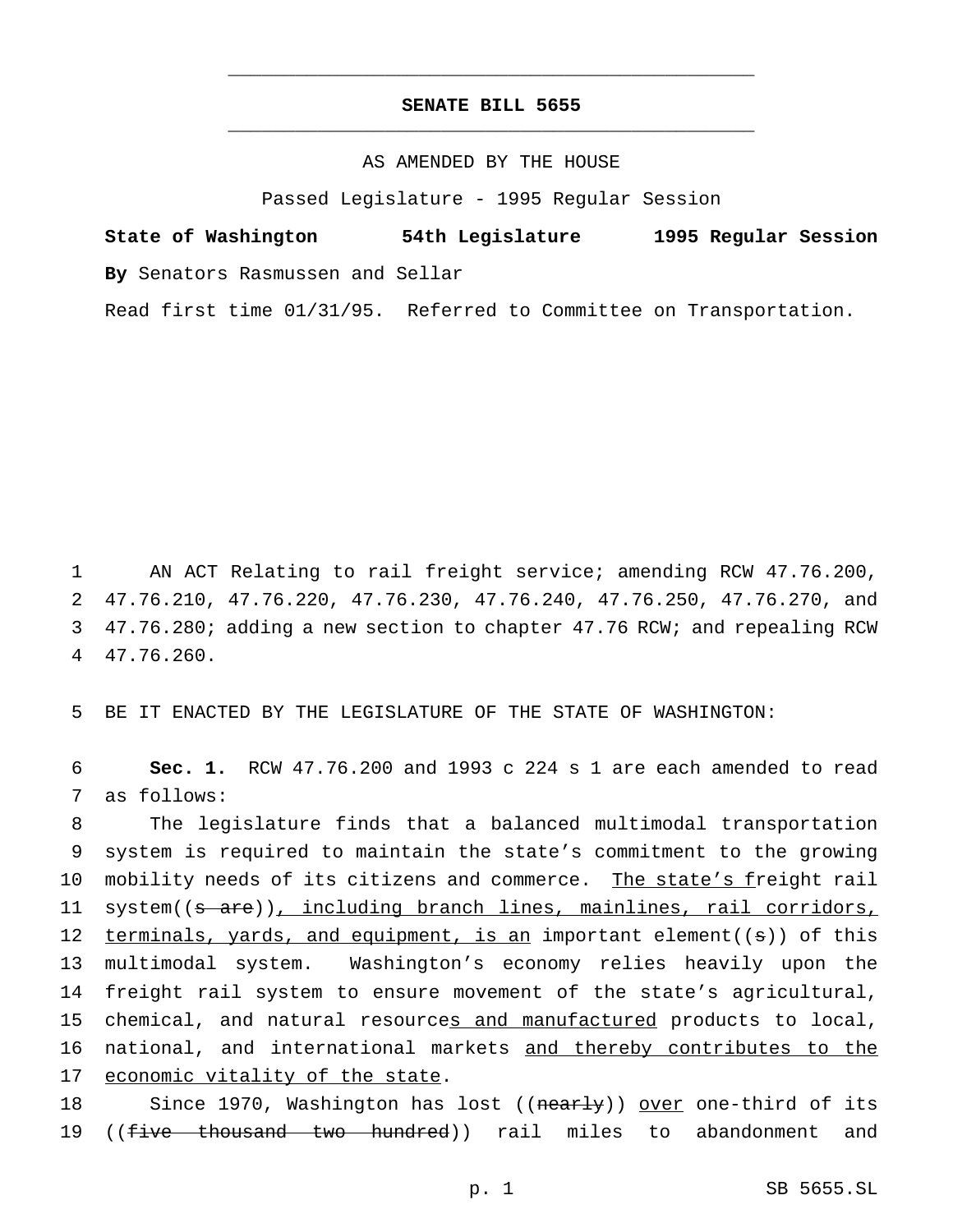1 bankruptcies((, leaving approximately three thousand four hundred rail miles.

 Abandonment of rail lines and rail freight service)). The combination of rail abandonments and rail system capacity constraints may alter the delivery to market of many commodities. In addition, the resultant motor vehicle freight traffic increases the burden on state 7 highways and county roads. In many cases, the cost of maintaining and upgrading the state highways and county roads exceeds the cost of maintaining rail freight service. Thus, the economy of the state will be best served by a policy of maintaining and encouraging a healthy 11 rail freight system by creating ((a)) mechanism<u>s</u> ((which keeps)) that 12 keep rail freight lines operating if the benefits of the service outweigh the cost.

 Recognizing the implications of this trend for freight mobility and 15 the state's economic future, the legislature ((believes)) finds that better freight rail planning, better cooperation to preserve rail lines, and increased financial assistance from the state are necessary to maintain and improve the freight rail system within the state.

 **Sec. 2.** RCW 47.76.210 and 1990 c 43 s 2 are each amended to read as follows:

 The Washington state department of transportation shall implement 22 a state freight rail program ((for rail coordination, planning, and 23 technical assistance)) that supports the freight rail service 24 objectives identified in the state's multimodal transportation plan 25 required under chapter 47.06 RCW. The support may be in the form of projects and strategies that support branch lines and light-density lines, provide access to ports, maintain adequate mainline capacity, 28 and preserve or restore rail corridors and infrastructure.

 **Sec. 3.** RCW 47.76.220 and 1993 c 224 s 2 are each amended to read as follows:

 (1) The department of transportation shall prepare and periodically update a state rail plan, the objective of which is to identify, 33 evaluate, and encourage essential rail services. The plan shall:

(a) Identify and evaluate mainline capacity issues;

 (b) Identify and evaluate port-to-rail access and congestion 36 issues;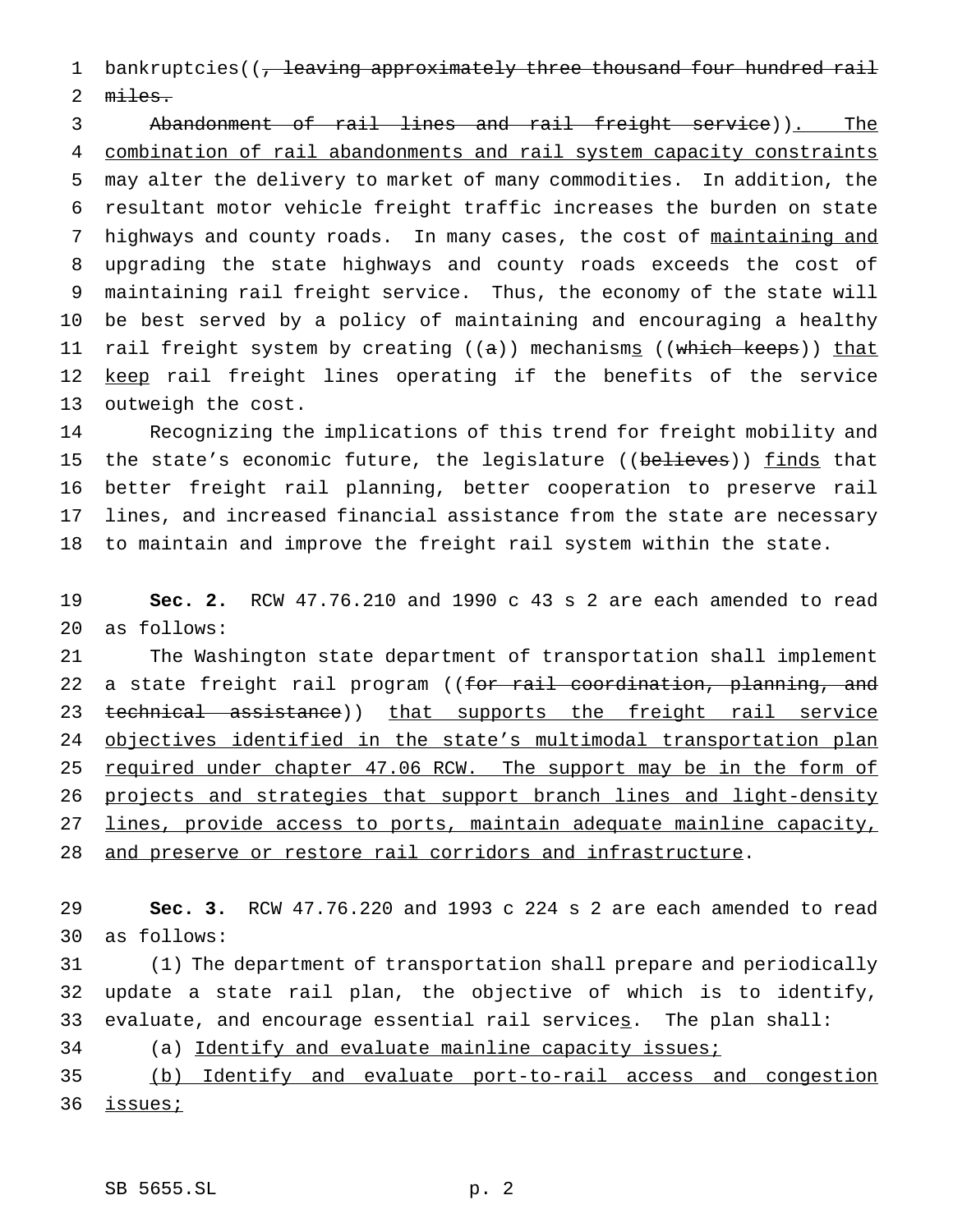1 (c) Identify and evaluate those rail freight lines that may be 2 abandoned or have recently been abandoned;

  $((\theta))^2$   $(d)$  Quantify the costs and benefits of maintaining rail 4 service on those lines that are likely to be abandoned; ((and

 $(6)$  (e) Establish priorities for determining which rail lines should receive state support. The priorities should include the anticipated benefits to the state and local economy, the anticipated cost of road and highway improvements necessitated by the abandonment or capacity constraints of the rail line, the likelihood the rail line receiving funding can meet operating costs from freight charges, surcharges on rail traffic, and other funds authorized to be raised by 12 a county or port district, and the impact of abandonment or capacity 13 constraints on changes in energy utilization and air pollution;

14 (f) Identify and describe the state's rail system;

(g) Prepare a state freight rail system map;

16 (h) Identify and evaluate rail commodity flows and traffic types;

 (i) Identify lines and corridors that have been rail banked or 18 preserved; and

19 (j) Identify and evaluate other issues affecting the state's rail 20 traffic.

 (2) The state rail plan may be prepared in conjunction with the rail plan prepared by the department pursuant to the federal Railroad Revitalization and Regulatory Reform Act.

 **Sec. 4.** RCW 47.76.230 and 1990 c 43 s 3 are each amended to read as follows:

 (1) The department of transportation shall continue its responsibility for the development and implementation of the state rail plan and programs, and the utilities and transportation commission shall continue its responsibility for intrastate rates, service, and safety issues.

 (2) The department of transportation shall maintain an enhanced data file on the rail system. Proprietary annual station traffic data from each railroad and the modal use of major shippers shall be obtained to the extent that such information is available.

 (3) The department of transportation shall provide technical assistance, upon request, to state agencies and local interests. Technical assistance includes, but is not limited to, the following: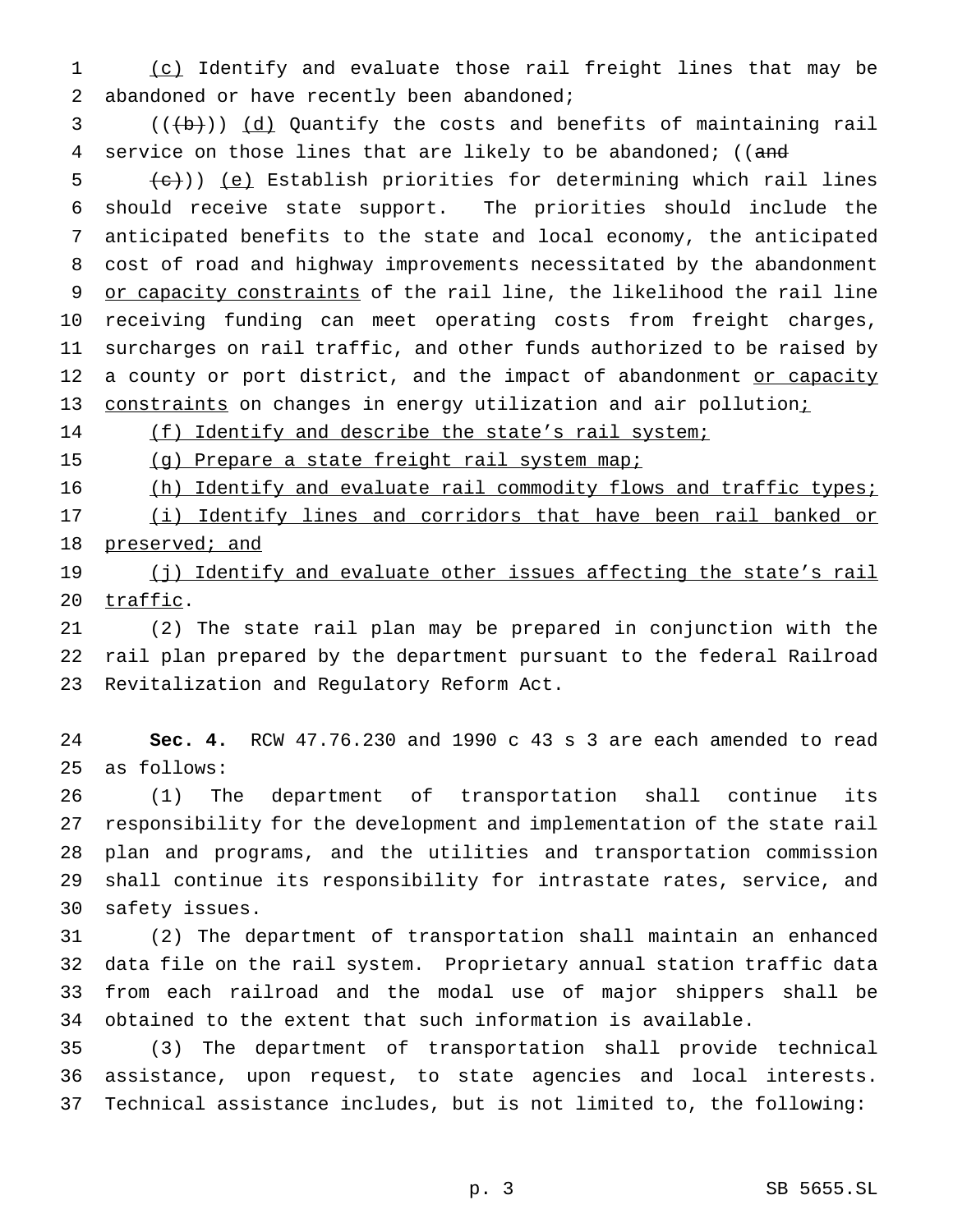1 (a) ((Abandonment)) Rail project cost-benefit analyses(( $\frac{1}{100}$  include the public and private costs and benefits of maintaining the service, providing alternative service including necessary road 4 improvement costs, or of taking no action)) conducted in accordance with methodologies recommended by the Federal Railroad Administration;

 (b) Assistance in the formation of county rail districts and port districts; and

 (c) Feasibility studies for rail service continuation and/or rail service assistance.

 (4) With funding authorized by the legislature, the department of transportation, in collaboration with the department of community, 12 trade, and economic development, and local economic development agencies, and other interested public and private organizations, shall develop a cooperative process to conduct community and business information programs and to regularly disseminate information on rail matters. ((The following agencies and jurisdictions shall be involved 17 in the process:

18 (a) The state departments of community development and trade and 19 economic development;

20 (b) Local jurisdictions and local economic development agencies; and

 $\left(\mathrm{e}\right)$  Other interested public and private organizations.))

 **Sec. 5.** RCW 47.76.240 and 1993 c 224 s 3 are each amended to read as follows:

25 The state, counties, local communities, ports, railroads, labor, and shippers all benefit from continuation of rail service and should 27 participate in its preservation. Lines ((which)) that provide benefits to the state and local jurisdictions, such as avoided roadway costs, reduced traffic congestion, economic development potential, environmental protection, and safety, should be assisted through the joint efforts of the state, local jurisdictions, and the private sector.

33 State funding for rail service ((or)), rail preservation, and 34 corridor preservation projects must benefit the state's interests( $(\tau$ 35 which include)). The state's interest is served by reducing public roadway maintenance and repair costs, increasing economic development 37 opportunities, increasing domestic and international trade, preserving 38 jobs, and enhancing safety( $(\tau$  and)). State funding for projects is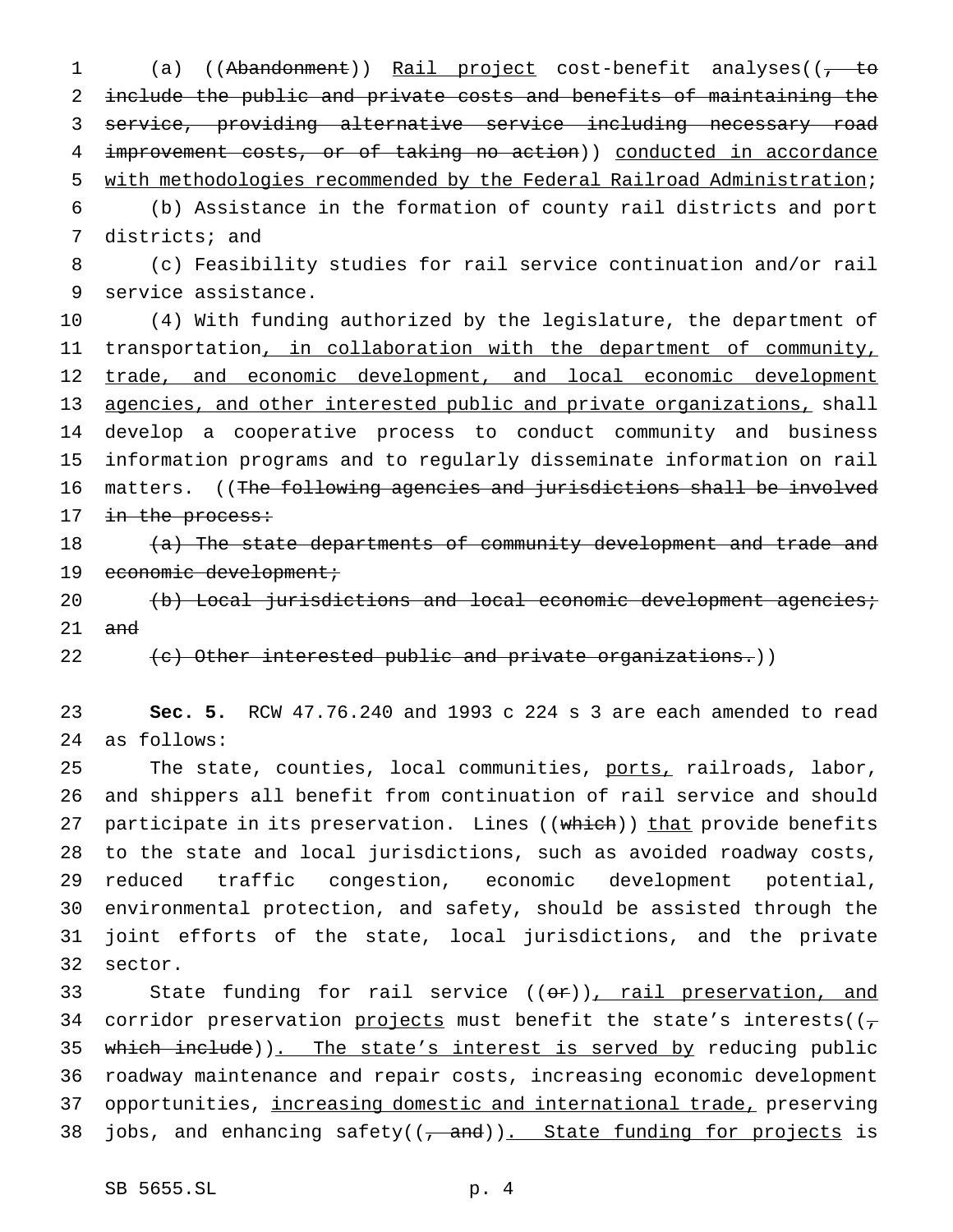contingent upon appropriate local jurisdiction and private sector participation and cooperation. Before spending state moneys on projects the department shall seek federal, local, and private funding 4 and participation to the greatest extent possible.

 (1) The department of transportation shall continue to monitor the 6 status of the state's ((<del>light density line system</del>)) mainline and branchline common carrier railroads and preserved rail corridors through the state rail plan and various analyses, and shall seek alternatives to abandonment prior to interstate commerce commission proceedings, where feasible.

 (2) The utilities and transportation commission shall intervene in interstate commerce commission proceedings on abandonments, when necessary, to protect the state's interest.

 (3) ((As conditions warrant, the following criteria shall be used 15 for identifying the state's essential rail system:

 (a) Established regional and short-line carriers excluding private 17 operations which are not common carriers;

18 (b) Former state project lines, which are lines that have been 19 studied and have received funds from the state and federal governments; (c) Lines serving major agricultural and forest product areas or terminals, with such terminals generally being within a fifty-mile radius of producing areas, and sites associated with commodities 23 shipped by rail;

24 (d) Lines serving ports, seaports, and navigable river ports;

25 (e) Lines serving power plants or energy resources;

26 (f) Lines used for passenger service;

 $\left(9\right)$  Mainlines connecting to the national and Canadian rail systems;

28 (h) Major intermodal service points or hubs; and

29 (i) The military's strategic rail network)) The department of transportation, in consultation with the Washington state freight rail policy advisory committee, shall establish criteria for evaluating rail projects and corridors of significance to the state.

 (4) Local jurisdictions may implement rail service preservation projects in the absence of state participation.

 (5) The department of transportation shall continue to monitor projects for which it provides assistance.

 **Sec. 6.** RCW 47.76.250 and 1993 c 224 s 4 are each amended to read as follows: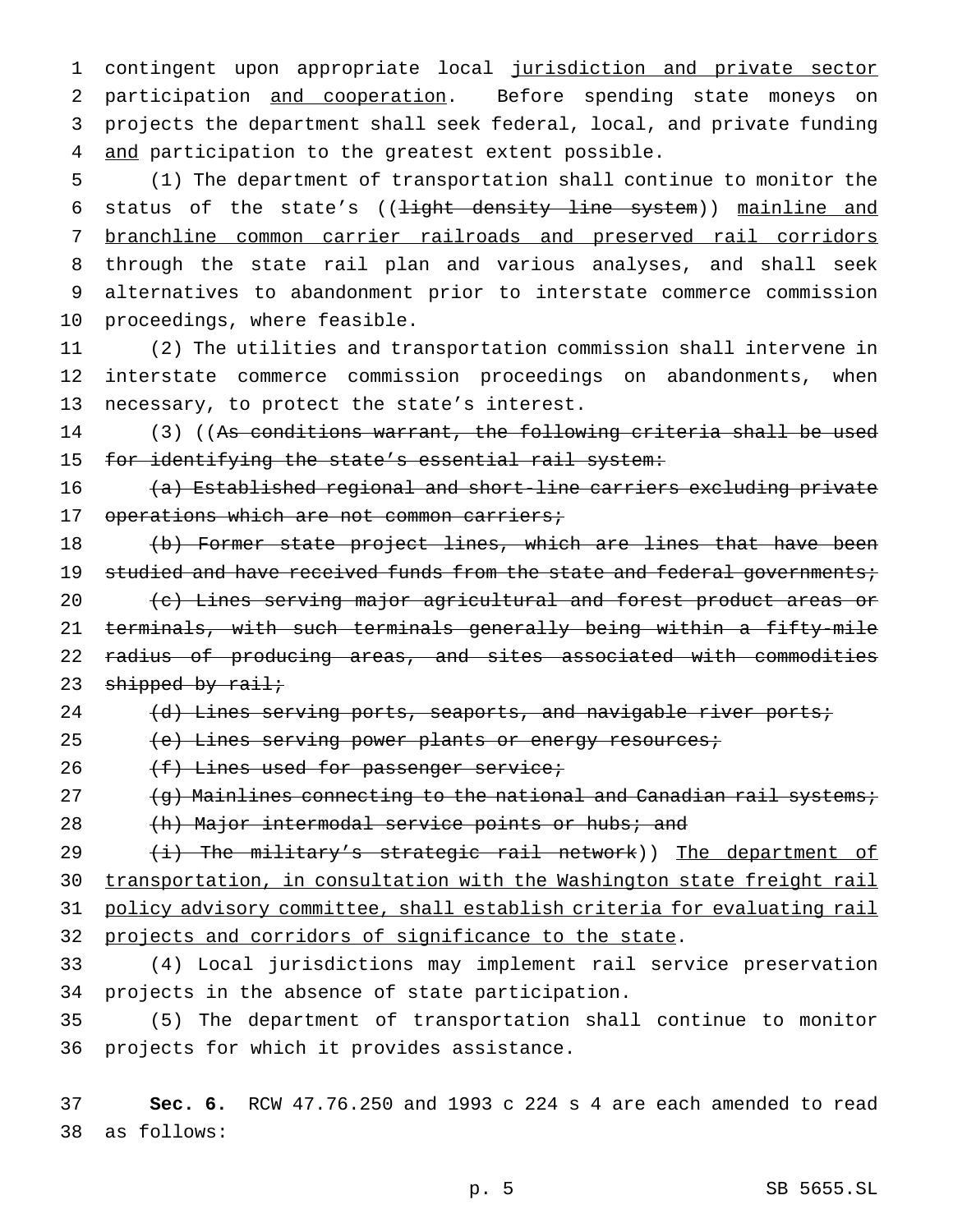1 (1) The essential rail assistance account is created in the state 2 treasury. Moneys in the account may be appropriated only for the 3 purposes specified in this section.

 (2) Moneys appropriated from the account to the department of transportation may be used by the department or distributed by the department to cities, county rail districts, counties, economic 7 development councils, and port districts for the purpose of:

8 (a) Acquiring, rebuilding, rehabilitating, or improving ((branch)) 9 rail lines;

10 (b) Purchasing or rehabilitating railroad equipment necessary to 11 maintain essential rail service;

12 (c) Constructing railroad improvements to mitigate port access or 13 mainline congestion;

14 (d) Construction of ((transloading)) loading facilities to increase 15 business on light density lines or to mitigate the impacts of 16 abandonment;  $(6r$ 

17  $(d)$ )) (e) Preservation, including operation, of ((viable)) light 18 density lines, as identified by the Washington state department of 19 transportation, in compliance with this chapter; or

20 (f) Preserving rail corridors for future rail purposes by purchase 21 of rights of way. The department shall first pursue transportation 22 enhancement program funds, available under the federal surface 23 transportation program, to the greatest extent practicable to preserve 24 rail corridors. Purchase of rights of way may include track, bridges, 25 and associated elements, and must meet the following criteria:

26 (i) The right of way has been identified and evaluated in the state 27 rail plan prepared under this chapter;

# 28 (ii) The right of way may be or has been abandoned; and

29 (iii) The right of way has potential for future rail service.

30 (3) The department or the participating local jurisdiction is 31 responsible for maintaining any right of way acquired under this 32 chapter, including provisions for drainage management, fire and weed 33 control, and liability associated with ownership.

34 (4) Nothing in this section impairs the reversionary rights of 35 abutting landowners, if any, without just compensation.

36  $((+3))$   $(5)$  The department, cities, county rail districts, 37 counties, and port districts may grant franchises to private railroads 38 for the right to operate on lines acquired under this chapter.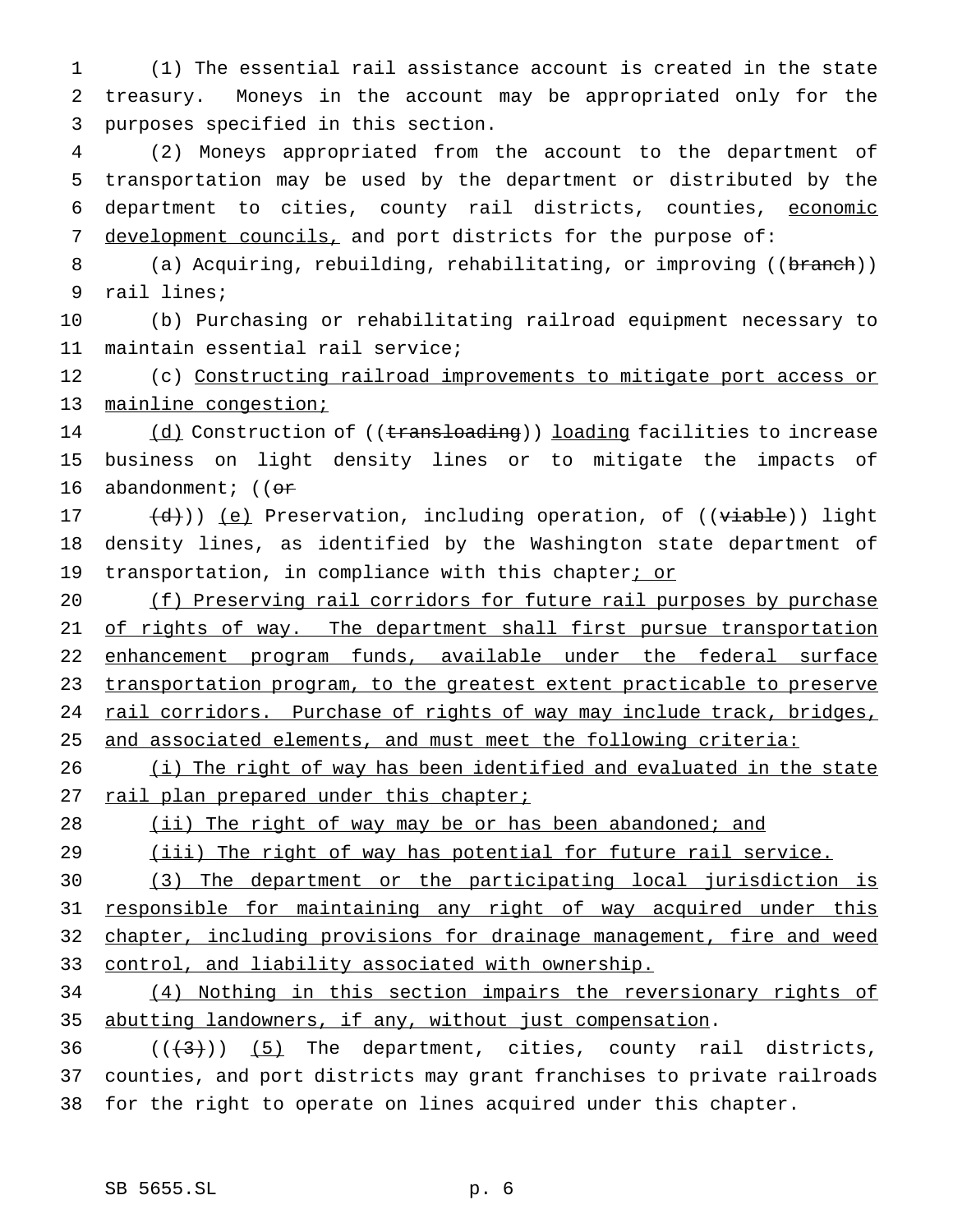$((+4))$   $(6)$  The department, cities, county rail districts, counties, and port districts may grant trackage rights over rail lines acquired under this chapter.

 (( $\overline{(+5)}$ )) (7) If rail lines or rail rights of way are used by county rail districts, port districts, state agencies, or other public agencies for the purposes of rail operations and are later abandoned, the rail lines or rail rights of way cannot be used for any other purposes without the consent of the underlying fee title holder or 9 reversionary rights holder, or until compensation has been made to the underlying fee title holder or reversionary rights holder.

 (((6) Projects should be prioritized on the basis)) (8) The department of transportation shall develop criteria for prioritizing freight rail projects that meet the minimum eligibility requirements 14 for state assistance under RCW 47.76.240. The department shall develop 15 criteria in consultation with the Washington state freight rail policy advisory committee. Project criteria should consider the level of local financial commitment to the project as well as cost/benefit ratio. Counties, local communities, railroads, shippers, and others 19 who benefit from the project should participate financially to the greatest extend practicable.

21 ( $(\frac{7}{7})$ ) (9) Moneys received by the department from franchise fees, trackage rights fees, and loan payments shall be redeposited in the essential rail assistance account. Repayment of loans made under this section shall occur within a period not longer than fifteen years, as set by the department. The repayment schedule and rate of interest, if any, shall be determined before the distribution of the moneys.

27 ( $(\{8\})$ ) (10) The state shall maintain a contingent interest in ( $(\alpha$ 28 <del>line</del>)) any equipment, property, rail line, or facility that has outstanding grants or loans. The owner may not use the line as collateral, remove track, bridges, or associated elements for salvage, or use it in any other manner subordinating the state's interest without permission from the department.

 (11) Moneys distributed under this chapter should be provided as loans wherever practicable. For improvements on or to privately owned railroads, railroad property, or other private property, moneys 36 distributed shall be provided solely as loans.

 **Sec. 7.** RCW 47.76.270 and 1993 c 224 s 6 are each amended to read as follows: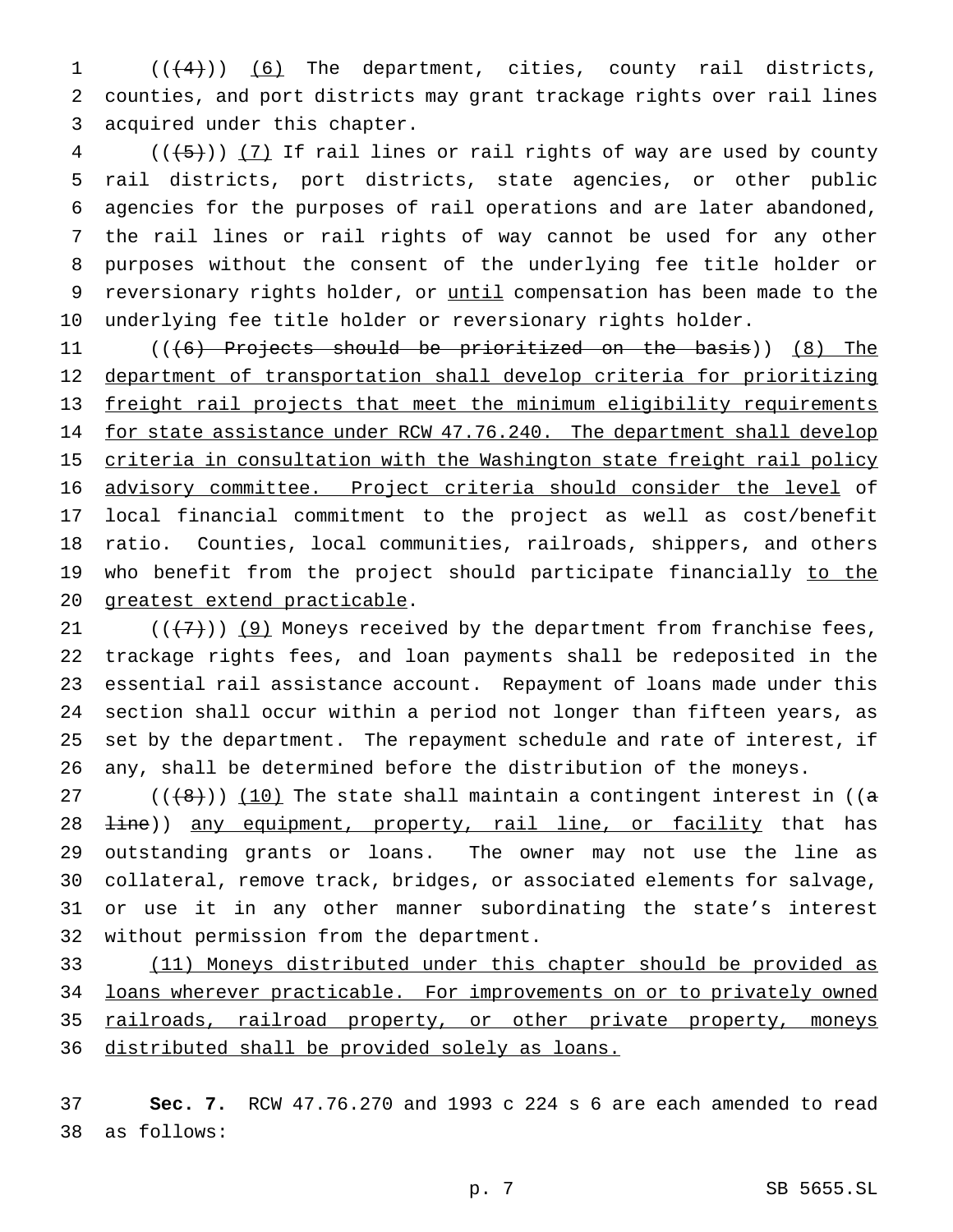1 (1) The essential rail banking account is ((created in the state 2 treasury. Moneys in the account may be spent only after appropriation. 3 Expenditures from the account may be used only for the purposes 4 specified in this section.

5 (2) Moneys in the account may be used by the department to:

6  $(a)$  Acquire rail rights of way;

7 (b) Provide funding to cities, port districts, counties, and county 8 rail districts to acquire rail rights of way; or

9 (c) Provide for essential corridor maintenance including drainage 10 management and fire and weed control when necessary.

11 (3) Use of the moneys pursuant to subsection (2) of this section 12 shall be for rights of way that meet the following criteria:

13 (a) The right of way has been identified and evaluated in the state 14 rail plan prepared pursuant to this chapter;

15 (b) The right of way may be or has been abandoned; and

16 (c) The right of way has potential for future rail service. The department of transportation shall immediately report any expenditure of essential rail banking account funds on rail banking projects to the legislative transportation committee. The report shall include a description of the project, the project's rank in relation to other potential projects, the amount of funds expended, the terms and parties 22 to the transaction, and any other information that the legislative 23 transportation committee may require.

24 (4) The department may also expend funds from the receipt of a 25 donation of funds sufficient to cover the property acquisition and 26 management costs. The department may receive donations of funds for 27 this purpose, which shall be conditioned upon, and made in 28 consideration for the repurchase rights contained in RCW 47.76.280.

 (5) The department or the participating local jurisdiction shall be responsible for maintaining the right of way, including provisions for 31 drainage management, for fire and weed control, and for liability associated with ownership.

33  $(6)$  Nothing in this section and in RCW  $47.76.260$  and  $47.76.250$ 34 shall be interpreted or applied so as to impair the reversionary rights 35 of abutting landowners, if any, without just compensation.

36 (7) The department shall develop guidelines for expenditure of 37 essential rail banking funds in the best interest of the state.

38 (8) Moneys loaned under this section must be repaid to the state by 39 the city, port district, county, or county rail district. The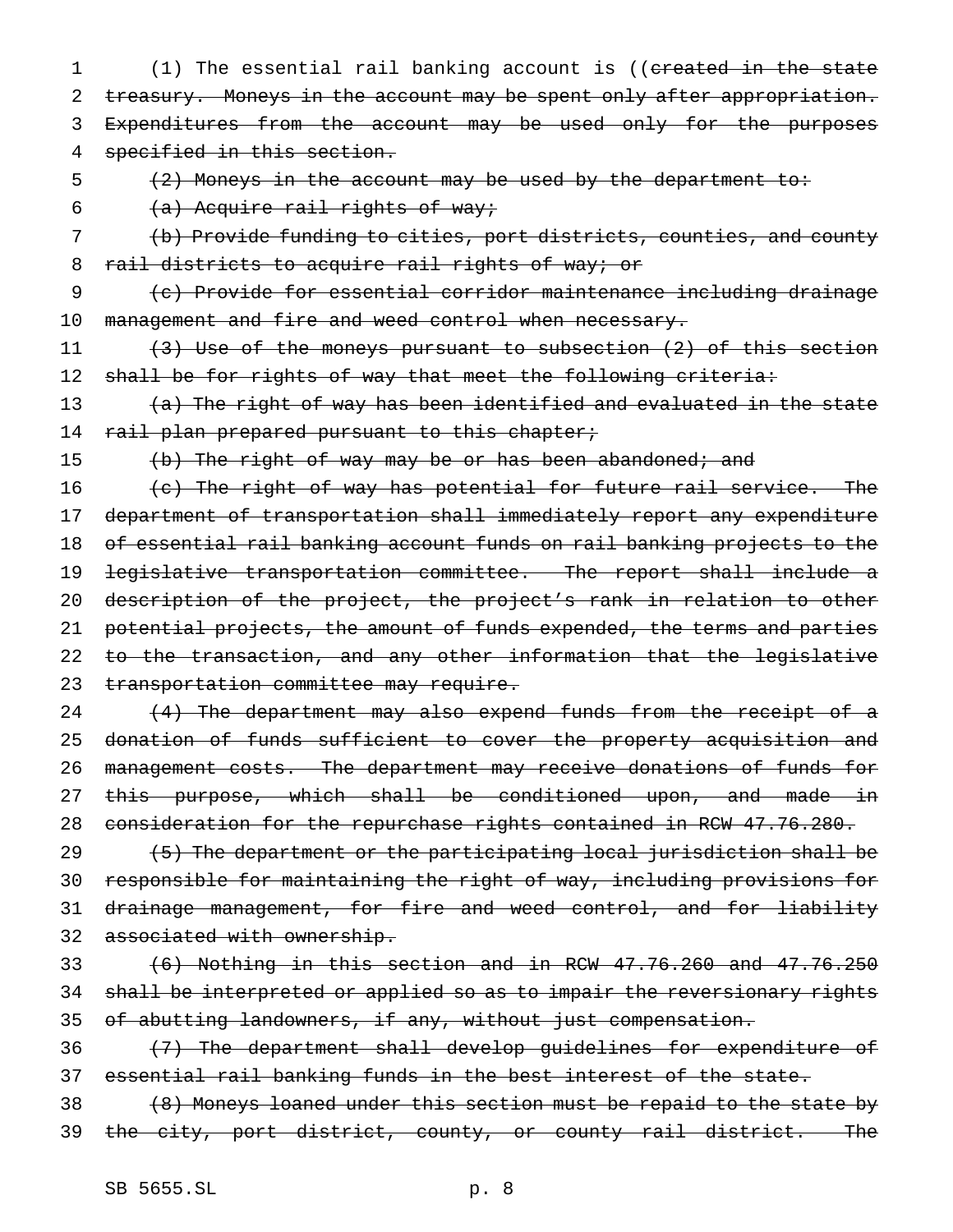repayment must occur within a period not longer than fifteen years, as 2 set by the department, of the distribution of the moneys and deposited in the essential rail banking account. The repayment schedule and rate 4 of interest, if any, must be set at the time of the distribution of the moneys.

 (9) The state shall maintain a contingent interest in any property that has outstanding grants or loans. The owner may not use the line as collateral, remove track, bridges, and associated elements for 9 salvage, or use the line in any other manner subordinating the state's 10 interest without permission from the department)) merged into the essential rail assistance account created under RCW 47.76.250. Any 12 appropriations made to the essential rail banking account are transferred to the essential rail assistance account, and are subject 14 to the restrictions of that account.

 **Sec. 8.** RCW 47.76.280 and 1993 c 224 s 7 are each amended to read as follows:

 The department may sell or lease property acquired under this chapter to a county rail district established under chapter 36.60 RCW, a county, a port district, or any other public or private entity authorized to operate rail service. Any public or private entity 21 ((which)) that originally donated funds to the department under this chapter shall receive credit against the purchase price for the amount donated to the department, less management costs, in the event such public or private entity purchases the property from the department.

 If no county rail district, county, port district, or other public or private entity authorized to operate rail service purchases or leases the property within six years after its acquisition by the department, the department may sell or lease such property in the manner provided in RCW 47.76.290. Failing this, the department may sell or convey all such property in the manner provided in RCW 47.76.300 or 47.76.320.

32 \*<u>NEW SECTION.</u> Sec. 9. A new section is added to chapter 47.76 RCW to read as follows:

 The department of transportation shall convene <sup>a</sup> Washington state freight rail policy advisory committee from time to time as necessary to accomplish the purposes of this chapter. The committee shall consist of representatives from large and small railroads, agriculture,